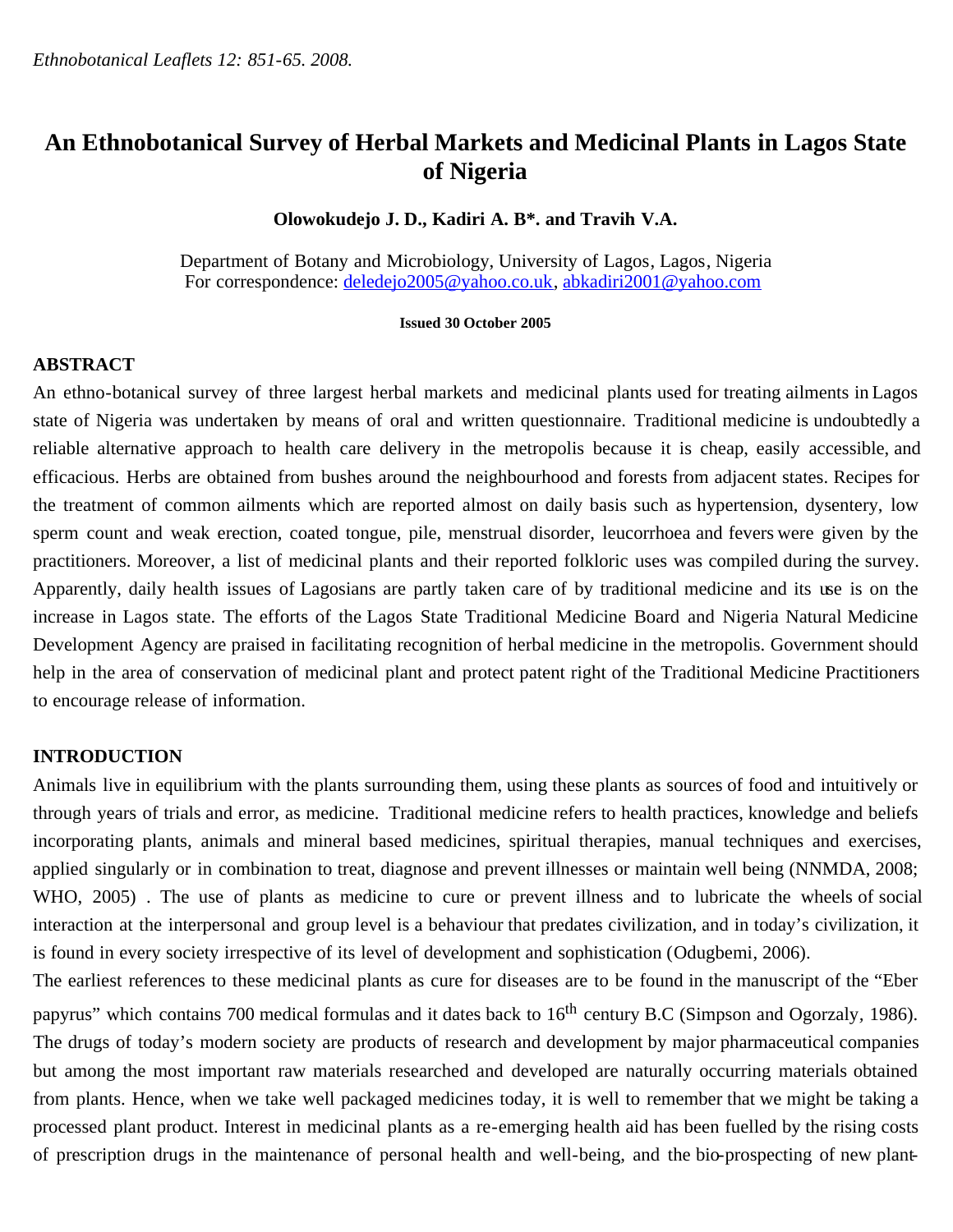derived drugs. Based on current research and financial investments, medicinal plants will, seemingly, continue to play an important role as a health aid (Hoareau and DaSilva, 1999; Moerman, 1996).

In spite of the millions of chemical compounds currently synthesized in the laboratory, and available for screening for action of therapeutic value, natural products, particularly of plants origin remain the most important sources of new drugs (Odugbemi, 2006).

The use of medicinal plants constitutes an important part of traditional medicine which is a part of African heritage. Though modern / orthodox medicine has improved the lot of many people worldwide, it is noteworthy that in many cultures, modern medicine complements traditional practices as is obtainable in industrialized societies e.g. China and India (Odugbemi, 2006). In these societies, herbal remedies have become more popular in the treatment of minor ailments, and also on account of the increasing costs of personal health maintenance. Indeed, the market and public demand has been so great that there is a great risk that many medicinal plants today, face either extinction or loss of genetic diversity.

In Nigeria, the majority of citizens still use medicinal plants and visit traditional medicine practitioners for their health care need (Odugbemi, 2006). It was reported by WHO that in Nigeria, the ratio of Traditional Health Practitioners to the population was 1:110, while the ratio of Medical Doctors to the population was 1:16, 400 (African Health Monitor, 2003). This gives credence to the fact that people patronise Traditional medicine practitioners (TMPs) for their primary health needs more than orthodox medical doctors.

Medicinal plant is defined as any substance with one or more of its organ containing substances that can be used for therapeutic purposes or which can be used as precursors for the synthesis of antimicrobial drugs (Sofowora, 1982, 1984). It is estimated that there are about 250, 000 – 500, 000 species of plants on earth (Borris, 1996), of which a relatively small percentage (1-10%) of these are used for food by humans and animals. It is possible that more serve medicinal purposes (Moerman, 1996). Medicinal plants contain numerous biologically active compounds such as carbohydrates, proteins, enzymes, fats and oils, minerals, vitamins, alkaloids, quinones, terpenoids, flavonoids, carotenoids, sterols, simple phenolic glycosides, tannins, saponins, polyphenols, to mention a few which have medicinal activities.

Lagos State is a city in the South-Western part of Nigeria, located on the Bight of Benin. It is the largest city in Nigeria (in terms of population size), the chief port as well as the economic and cultural centre. The metropolitan area spreads over much of the state, covering about 3557 sq. km. It has a diverse and fast growing population resulting from heavy and on-going migration to the city from all parts of Nigeria as well as neighbouring countries. The population of its metropolis increased to about 10.1 million in 2003 and the United Nations predicted that the city's metropolis will exceed 20 million come 2010.

This population explosion means that the city's infrastructure will be under stress. The primary health care sector, largely the responsibility of the Local Government with support from the State Government, might not be able to cater for everyone in the state. Hence, TMPs will have more people coming to them for their health care needs. This invariably brings medicinal plants, which are and would be in high demand, under threats of extinction. This trend would have serious consequences on the survival of some plant species, hence the need to conserve them. Conservation of medicinal plants is, therefore, an important step that should be taken in order to prevent the extinction of threatened species of medicinal plants. Because of the foregoing, the study was undertaken in order to provide information on how much in demand the medicinal plants, availability status of the plants, method of collection, preservation methods before marketing, medicinal plant farm and conservation methods.

## **MATERIALS AND METHODS**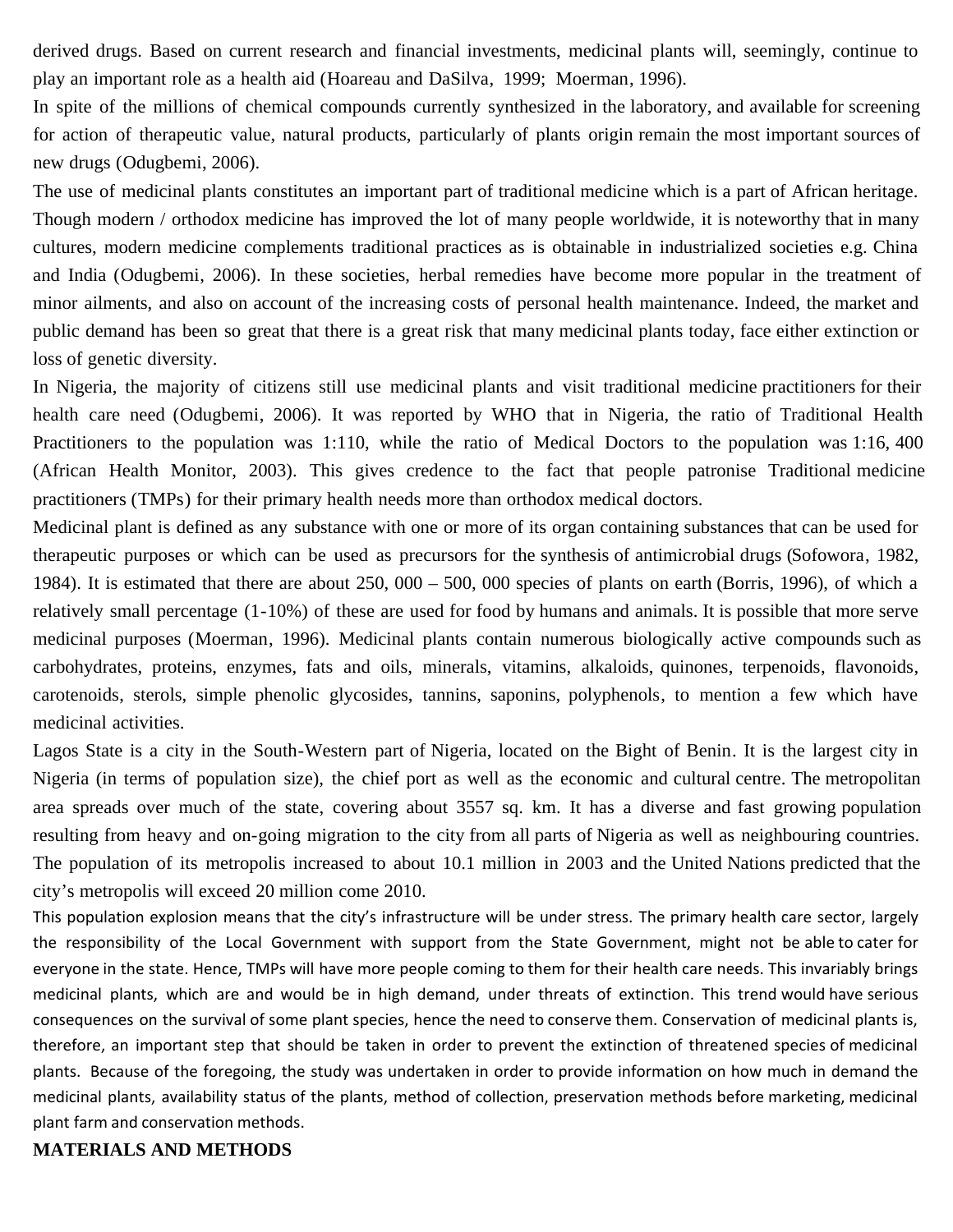Information was obtained from herb sellers and traditional medicine practitioners by the means of questionnaire from three popular and largest markets in Lagos: Oyingbo, Mushin and Bariga, located within the Lagos mainland where the largest proportion of Lagosians dwell. Cross referencing of facts was carried out at the Lagos State Traditional Medicine Board and the Nigeria Natural Medicine Development Agency (NNMDA. Relevant literature and the University of Lagos Herbarium were consulted for plant nomenclature authentication (Gbile, 1984 ). A list of medicinal plants and their reported folkloric uses was compiled during this survey. Also, some recipes used for curing several ailments are also reported in the study.

Some of the questions that were responded to included: market location, sex of practitioner, medicinal plants sold, medicinal uses of the plant, do you give herbal prescriptions, do you have herbal farm, where do you collect medicinal herbs, method of preservation before sale, any information of medicinal plants that are becoming rare, any conservation approaches known, year of experience in the trade and cost of services rendered.

# **RESULTS**

Table 1 shows a summary of names of some medicinal plants, their families, parts that are used, their local names and medicinal importance.

It was reported that plant parts like roots, bark, leaves and flowers are usually collected from the forest, around the neighbourhood, along road sides and many other places. However, it was established that most of the medicinal plants brought to the markets were randomly collected in the wild and bushes from Lagos environs and adjacent states. These plant parts are preserved by cutting them into smaller pieces and then sun-dried or kept in the ceiling of thatched houses, hung in the kitchen or fire places where they are exposed to constant heat that dries them up in order to reduce moisture content. Some are ground into powder and preserved for future use. As regards conservation, most of the herb sellers and practitioners have no idea about the threat levels of most of the medicinal plants due to their low literacy level. When asked if they noticed any scarcity in some particular plants, many of them responded that the shortage is due to seasonal changes. None of them have personally monitored medicinal plant farms where medicinal plants are cultivated.

The collection method was reported in all markets to be hygienic in that well kept harvesting hatchets are used and transportation of the herbs is done almost immediately to prevent nutrient degradation.

From the responses to the questionnaire, it was provided that medicinal preparations offered for sale are made by infusion, decoction, tincture, macerations, poultices, concoction, powder and pastes. Treatment recipes for some of the common ailments which affect people in the cosmopolitan Lagos are presented below:

## 1. HYPERTENSION

(a) Leaves of *Persea americana* are made into shreds, dried and taken as infusion.

(b) Leaves of *Senecio biafrae* added to fermented seeds of *Parkia biglobosa* are used to prepare soup which is eaten. Leaves of *Talinum triangulare* or *Basella alba* may also be used.

(c) Kola nut's mistletoe mixed with honey is also effective.

2. DYSENTERY

(a) Decoction of the leaves of *Grewia flavescence* is made and drunk.

(b) Leaves of *Parquentina nigrescens*, *Jatropha gossypifolia*, *Pergularia daemia*, *Ocimum gratissimum* and *Momordica charantia* are all powdered together and taken with cold pap, or as decoction.

# 3. LOW SPERM COUNT AND WEAK ERECTION

(a) Powdered *Piper guineensis* and extract from 10 big onions are poured into honey and boiled between 5-10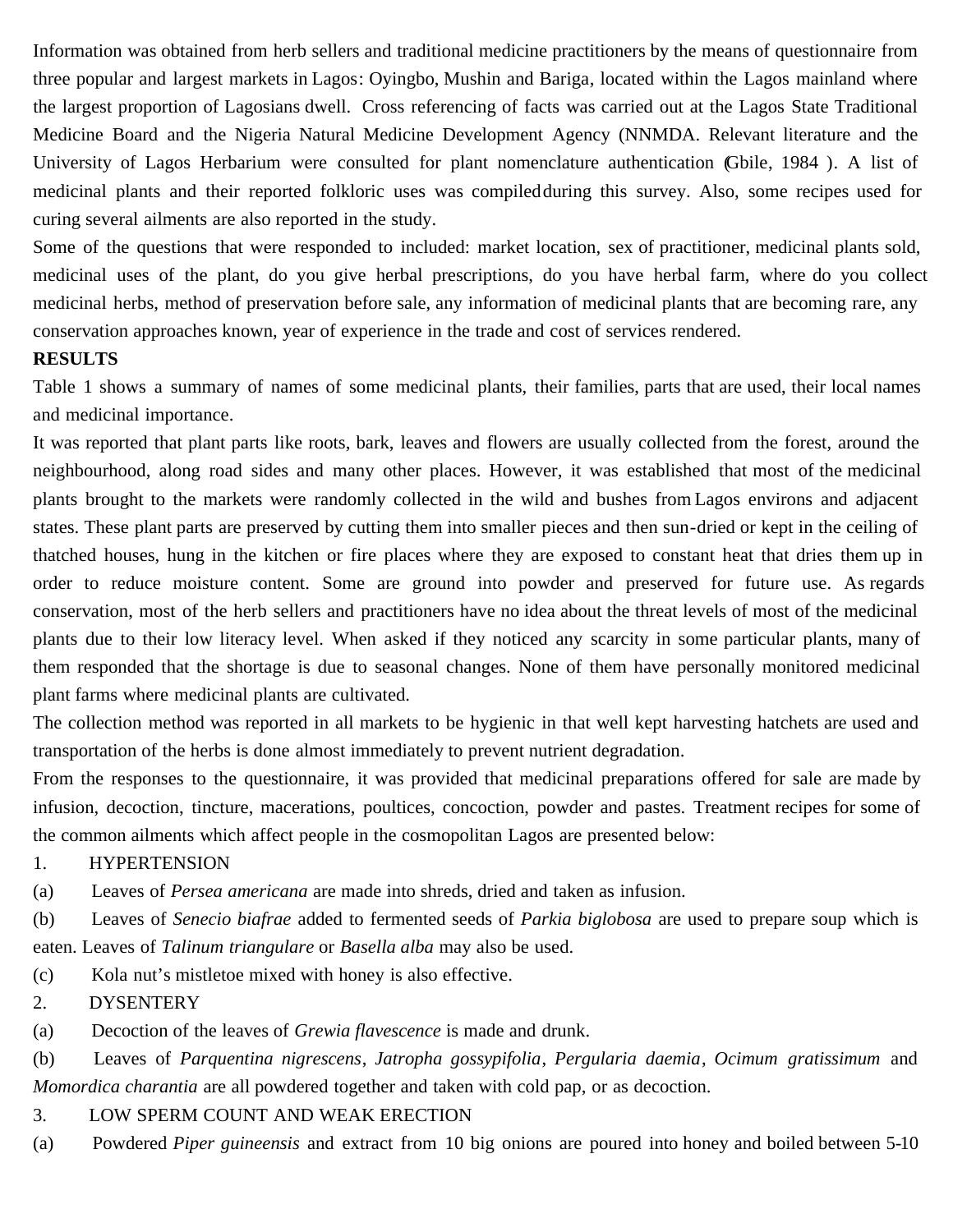minutes. A cup to be taken in the morning and at night.

(b) *Manihot esculenta* root*, Dioscorea sp.* tuber*, Garcinia cola* seed*, Cola nitida* cotyledon*,* dried *Zea mays, Cnetis ferruginea,* seeds of *Mucuna sloanei,* unripe *Musa parasidiaca* and *Piper guineensis* are all ground together with sugar, and taken with water or cold pap.

(c) The same plants as the foregoing in addition with *Klainedoxa gabonenesis*, sugar and pure bee-honey are mixed together. A spoonful to be taken like that or with cold pap.

4. COATED TONGUE

(a) Bark of *Khaya ivorensis*, bark of *Pycnanthus angolensis*, bark of *Hymenocardia acida*, bark of *Bridelia ferruginea*, bark and root of *Rauvolfia vomitoria*, bark of *Alstonia boonei*, twigs of *Citrus medica*, bark of *Enantia chlorantha*, bark of *Melicia excelsa* are all cooked and the decoction to be taken.

(b) *Costus afer*, bark of *Khaya grandifoliola*, bark of *Bridelia*, *ferruginea*, fruit of *Alchornea cordifolia*, bark of *Bridelia micrantha*, bark of *Pycnanthus angolensis*, sulphur, and lime water all poured into a container. One tablespoon of the extract to be taken before breakfast.

5. PILES

12 seeds of *Croton penduliflorus* and 7 cubes of sugar are ground and poured into bottle containing kernel oil (30cl), then left for 7 days, after which the first dose of two tablespoonfuls will be taken. Later, one spoonful every morning is to be taken before breakfast. The drug is to be taken at four days interval.

# 6. MENSTRUAL DISORDER

Water or alcohol extract of the leaves of *Dalbergiella welwitschii* mixed with potash is to be taken for 3 days, morning and evening.

7. LEUCORRHOEA (VAGINAL DISCHARGE)

- (a) Root of *Glyphea brevis*, root and leaves of *Senna podocarpa*, *Senna alata*, *Allium ascalonicum* and potash are put together into a container, and hot water poured on the mixture. The recipe is left till the next day. One glass cup to be taken every morning before breakfast for 3 days. The preparation is also suitable for seminal discharge in men.
- (b) Root of *Croton zambesicus*, 3 seeds of *Garcinia cola*, *Acacia nilotica* leaves, 3 seeds of *Aframomum melegueta*, leaves of *Mimosa pudica* and small quantity of potash are ground together, and taken with cold pap.
- 8. FEVERS

A decoction of the root of Sphenocentrum jollyanum, *Zingiber officinale*, bark of *Khaya grandifoliola*, root and bark of *Rauvolfia vomitoria*, bark of *Alstomia congensis*, root and bark of *Senna sceptabilis*, root of *Zanthoxylum xanthoxyloides*, leaves of *Ocimum basilicum* and sp is taken for fever.

# **Fig 1. Summary of the medicinal plants that are traded in Lagos.**

| S/N | Local name | Botanical name                    | Family     | Part used   | Medicinal $use(s)$                                                        | KEY:<br>$Y =$ |
|-----|------------|-----------------------------------|------------|-------------|---------------------------------------------------------------------------|---------------|
|     | Ori(Y)     | <i>Butryospermum</i><br>paradoxum | Sapotaceae | Seeds       | Nasal decongestion,<br>catarrh, hypertension,<br>diuretic, antihelmintic. | Yoruba        |
|     | Ayu $(Y)$  | Allium sativum                    | Liliaceae  | <b>Bulb</b> | Fever, cough, asthma,<br>antibiotic, diuretic,<br>malaria, hypertension   |               |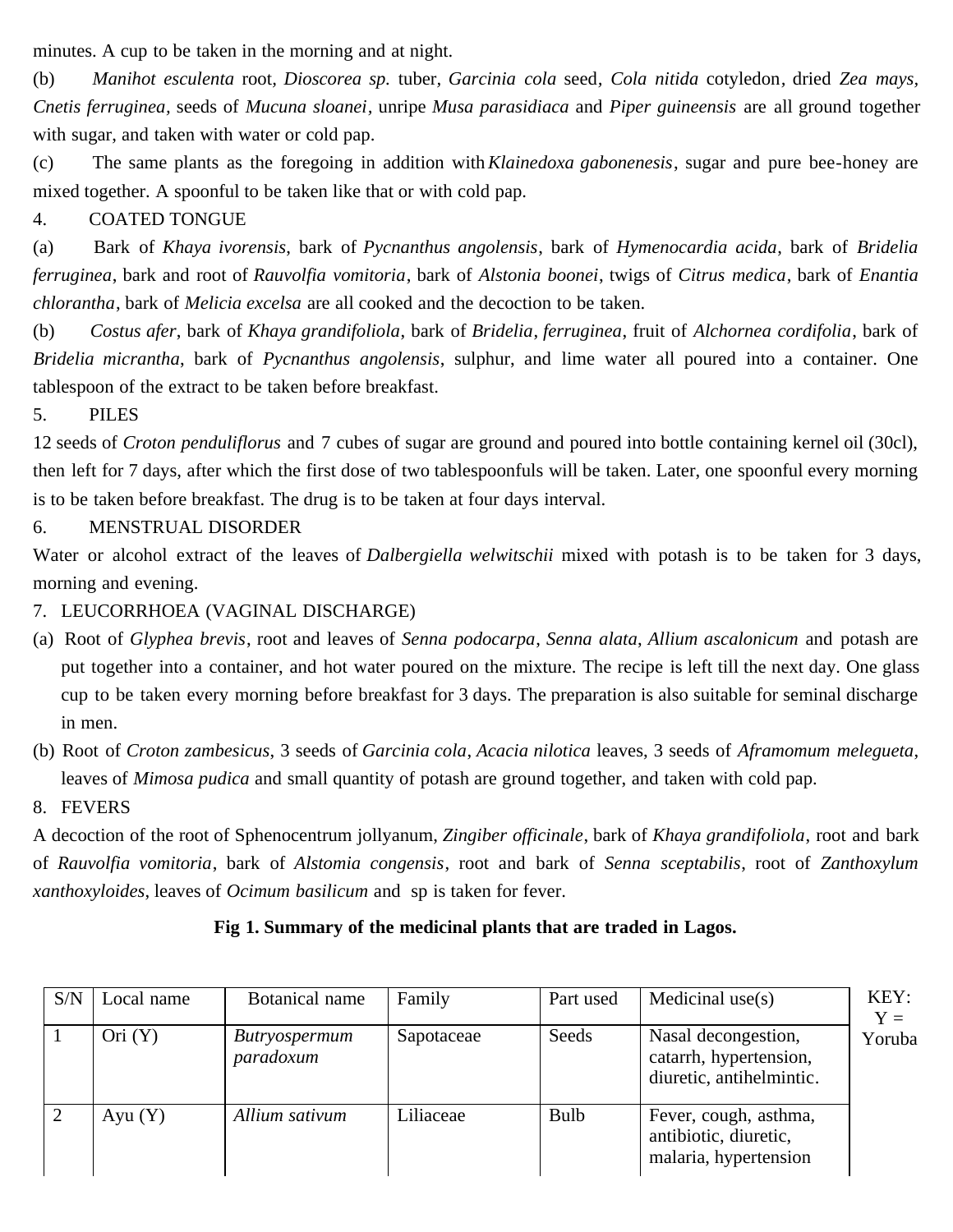| 3              | Ata-wewe $(Y)$      | Capsicum<br>frutescens                    | Solanaceae     | Fruits,<br>seed                 | Fever, dysentery,<br>malaria, carminative,<br>stimulant                                                                                                                                     |
|----------------|---------------------|-------------------------------------------|----------------|---------------------------------|---------------------------------------------------------------------------------------------------------------------------------------------------------------------------------------------|
| $\overline{4}$ | Yanrin (Y)          | Lactuca capensis                          | Compositae     | Leaves                          | Diuretic, constipation                                                                                                                                                                      |
| 5              | Abamoda (Y)         | <b>Bryophyllum</b><br>pinnatum            | Crassulaceae   | Leaves,<br>roots, leaf<br>sap   | Cough, diarrhoea,<br>dysentery, wounds,<br>fever, sedative, diuretic,<br>epilepsy, antifungal,<br>antimicrobial, anticancer                                                                 |
| 6              | Jinja, Atale<br>(Y) | Zingiber officinale                       | Zingiberaceae  | Rhizome                         | Cold, cough, asthma,<br>stimulant, rheumatism,<br>piles, hepatitis, liver<br>diseases, obesity,<br>typhoid fever, malaria,<br>digestive disorders                                           |
| $\overline{7}$ | Esuru $(Y)$         | <b>Dioscorea</b><br>dumetorum             | Dioscoreaceae  | Tuber,<br>leaves                | Colic, analgesic, skin<br>diseases, psychic<br>troubles, malaria,<br>antibilharzial.                                                                                                        |
| 8              | Awopa (Y)           | Enantia chloranta                         | Annonaceae     | <b>Bark</b>                     | Typhoid fever, malaria,<br>jaundice, ulcer,<br>rickettsia, haemostatic,<br>infective hepatitis                                                                                              |
| 9              | Oganwo $(Y)$        | Khaya<br>grandifoliola<br>K. senegalensis | Meliaceae      | Stem, root,<br>bark             | Treatment of convulsion,<br>fever, threatened<br>abortion, rheumatism<br>and dermatomycosis.                                                                                                |
|                |                     |                                           |                |                                 | Treatment of malaria and<br>anaemia                                                                                                                                                         |
|                |                     | K. ivorensis                              |                |                                 | Treatment of malaria,<br>jaundice, anaemia,<br>arthritis; antihelmintic                                                                                                                     |
| 10             | Akerejupon<br>(Y)   | Sphenocentrum<br>jollyanum                | Menispermaceae | Roots,<br>fruits                | Treatment of high blood<br>pressure with leaves of<br>Commiphora africana;<br>cough, wounds, fever,<br>jaundice, breast swelling<br>related to menstrual<br>cycle, malaria;<br>aphrodisiac. |
| 11             | Ifan, Ifon $(Y)$    | Olax<br>subscorpioidea                    | Olacaceae      | Roots,<br>leaves,<br>stem-bark, | Yellow fever, jaundice,<br>guinea worm, toothache,<br>venereal diseases, mental                                                                                                             |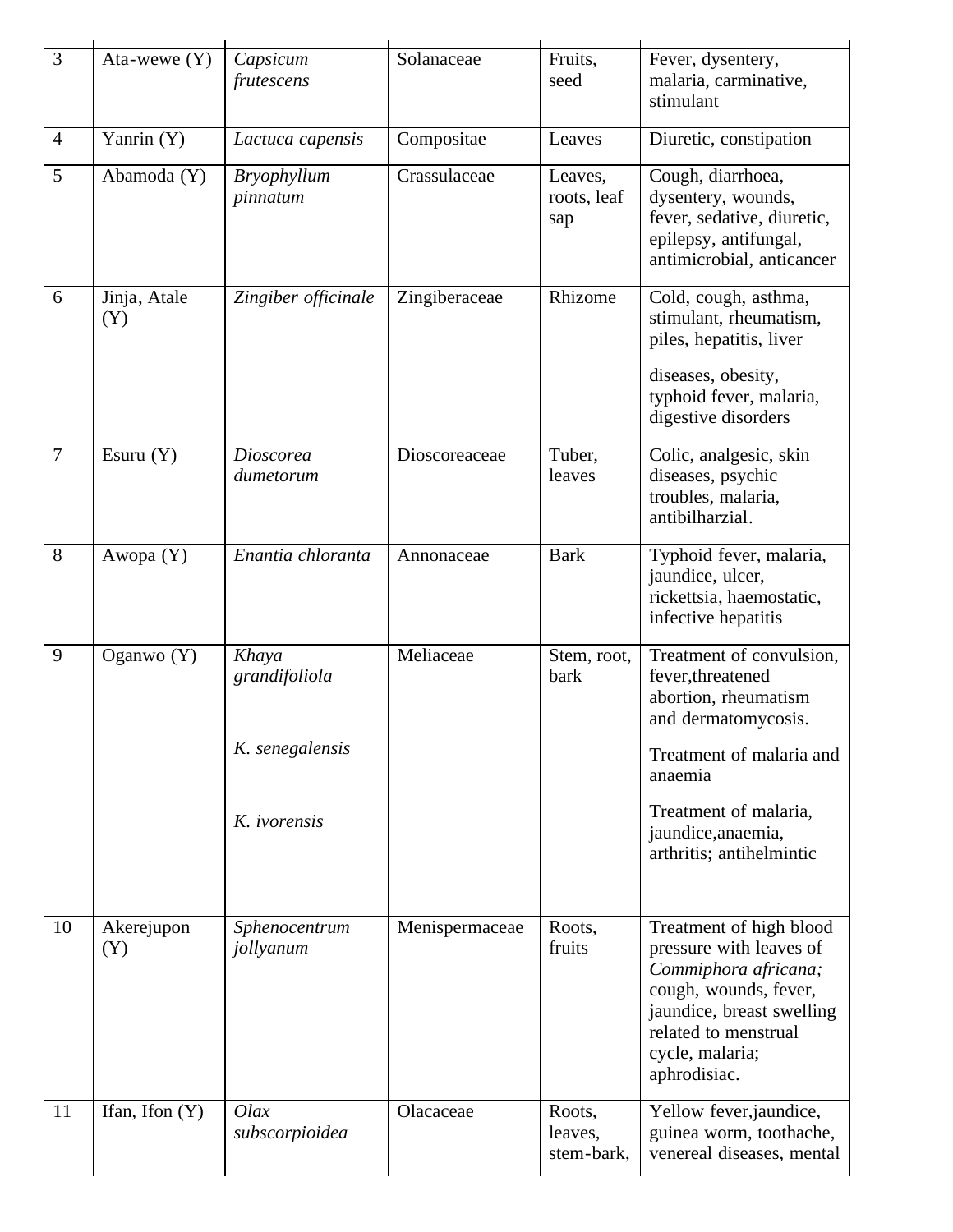|    |                                    |                              |               | twigs                                                        | disorders                                                                                                                                                           |
|----|------------------------------------|------------------------------|---------------|--------------------------------------------------------------|---------------------------------------------------------------------------------------------------------------------------------------------------------------------|
| 12 | Aidan, Aridan<br>(Y)               | Tetrapleura<br>tetraptera    | Leguminosae   | Bark, pod                                                    | Convulsions, fever,<br>cough, asthma,<br>insomnia, poison<br>antidote, fractured bones,<br>gonorrhoea, rheumatism,<br>infertility, bilharzia.                       |
| 13 | Akika (Y)                          | Lecaniodiscus<br>cupanioides | Sapindaceae   | Leaves,<br>roots,<br>young<br>shoots,<br>seeds,<br>stem-bark | Fever, burns, liver<br>abscesses, jaundice,<br>cough, malaria;<br>purgative, aphrodidiac                                                                            |
| 14 | Efirin-gogoro,<br>Efirin-oko $(Y)$ | Lippia multiflora            | Verbenaceae   | Whole<br>plant                                               | Malaria, hypertension,<br>cough, jaundice,<br>sleepimg sickness;<br>antipyretic.                                                                                    |
| 15 | Botuje,<br>Lapalapa $(Y)$          | Jatropha curcas              | Euphorbiaceae | Seed,<br>leaves,<br>stem,<br>roots, sap.                     | Ringworm, eczema,<br>scabies, fever,<br>guineaworm, herpes,<br>rectal eczema, black<br>tongue, whitlow,<br>impotence, irregular<br>menses, convulsion<br>small pox; |
| 16 | Botuje pupa<br>(Y)                 | Jatropha<br>gossypifolia     | Euphorbiaceae | Stem latex                                                   | colic<br>Ringworm, ascariasis,<br>antitumor, malaria,                                                                                                               |
| 17 | Ogege $(Y)$                        | Jatropha multifida           | Euphorbiaceae | Sap                                                          | dysentery,<br>dysmenrrhoea.<br>Coated tongue                                                                                                                        |
| 18 | Kooko-oba.<br>(Y)                  | Cymbopogon<br>citratus       | Poaceae       | Leaves,<br>root                                              | With Lippia to treat<br>malaria; contains highly<br>valued essential oil;<br>malaria, cough, sprains,<br>lumbago, diuretic<br>diaphoretic.                          |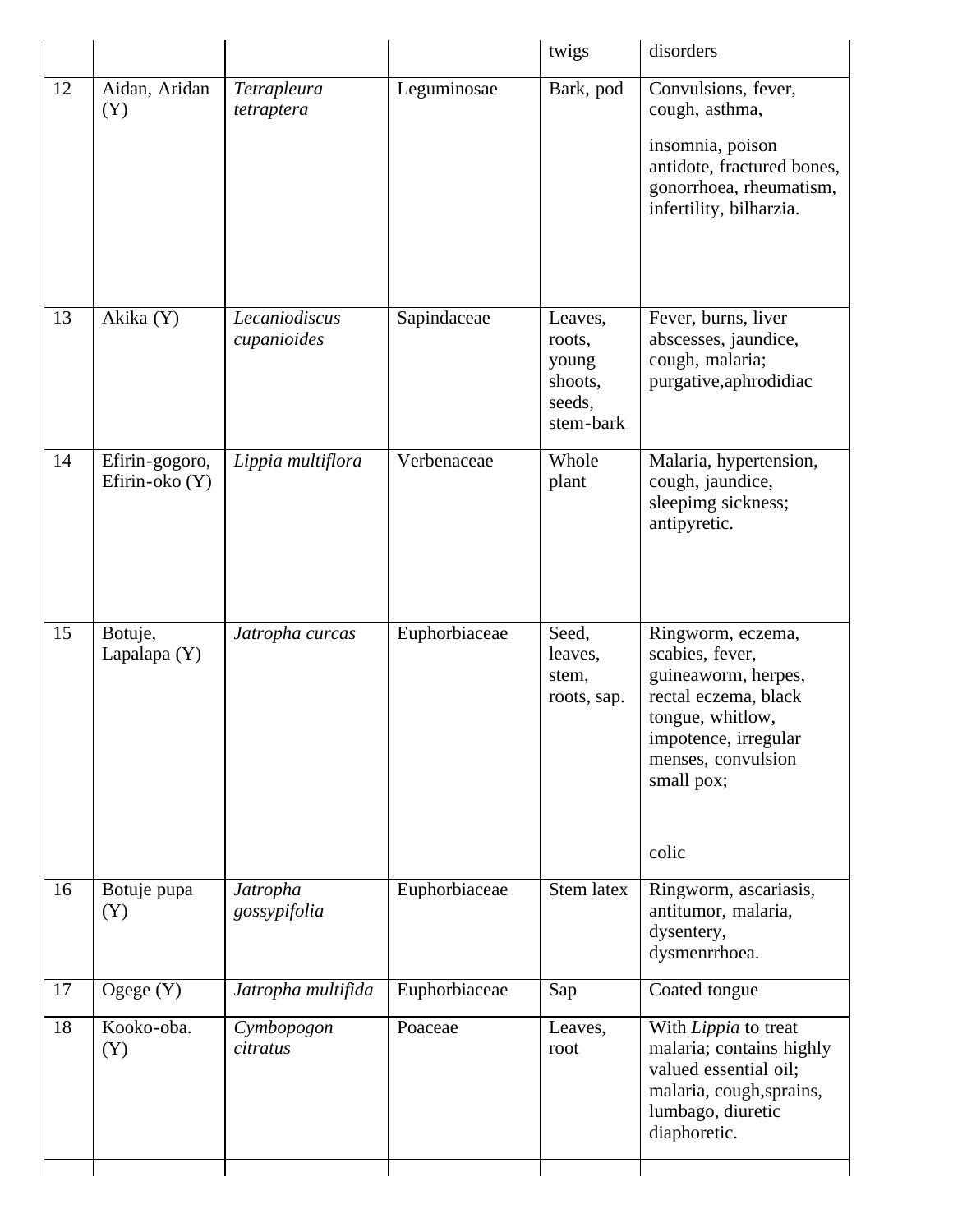| 19 | Apepo,<br>Agbelosun(Y)      | Pterocarpus<br>erinaceus      | Leguminosae | Leaves,<br>stem-bark            | Insomnia,<br>dermatomycosis, breast<br>cancer fever, dysentery,<br>diarrhoea                                                                                                                                       |
|----|-----------------------------|-------------------------------|-------------|---------------------------------|--------------------------------------------------------------------------------------------------------------------------------------------------------------------------------------------------------------------|
| 20 | Osun $(Y)$                  | Pterocarpus osun              | Leguminosae | Root,<br>stem-bark              | Asthma,<br>dermatomycosis,<br>candidiasis; antipyretic                                                                                                                                                             |
| 21 | Gbengbe(Y)                  | Pterocarpus<br>santalinioides | Leguminosae | <b>Bark</b>                     | Skin diseases;<br>antipyretic, astringent                                                                                                                                                                          |
| 22 | Apabida pupa<br>(Y)         | Catharanthus<br>roseus        | Apocynaceae | Leaves,<br>whole<br>plant       | Diabetes, hypertension,<br>dysentery, menorrhagia;<br>antileukemic, antitumor.                                                                                                                                     |
| 23 | Ibepe $(Y)$                 | Carica papaya                 | Caricaceae  | Leaves,<br>fruits,<br>seeds     | With the bark of<br>Mangifera indica to cure<br>malaria; gonorrhoea,<br>syphilis, amoebic<br>dysentery, diabetes,<br>mental disorder,<br>convulsion; papain as<br>meat tendirizer and as<br>digester in breweries. |
| 24 | Dasa $(Y)$                  | Dioclea secandens             | Leguminosae |                                 | Used to reduce high<br>body temperature.                                                                                                                                                                           |
| 25 | Agbarin, Epe,<br>Arin $(Y)$ | Dioclea reflexa               | Leguminosae | Seed                            | Asthma, head lice,<br>dandruff, stimulant                                                                                                                                                                          |
| 26 | Laali, Lali (Y)             | Lawsonia inermis              | Lythraceae  | Leaves,<br>flower,<br>bark      | Spermatorrhoea,<br>jaundice, gonorrhoea,<br>leucorrhoea, ulcer,<br>malaria, menorrhagia,<br>astringent.                                                                                                            |
| 27 | Epin $(Y)$                  | Ficus exasperata              | Moraceae    | Leaves,<br>bark, root,<br>seeds | Hypertension, scabies,<br>stomach disorders,<br>gonorrhoea, urinary<br>ailments, jaundice;<br>arbotifacient, antipyretic                                                                                           |
| 28 | Ipin $(Y)$                  | Ficus asperifolia             | Moraceae    | Leaves,<br>root                 | Wounds, cough.                                                                                                                                                                                                     |
| 29 | Opoto(Y)                    | <i>Ficus capensis</i>         | Moraceae    | Leaf,<br>stem, fruit,<br>root   | Dysentery, oedema,<br>leprosy, epilepsy, rickets,<br>infertility, gonorrhoea,<br>respiratory disorders;<br>emollient,                                                                                              |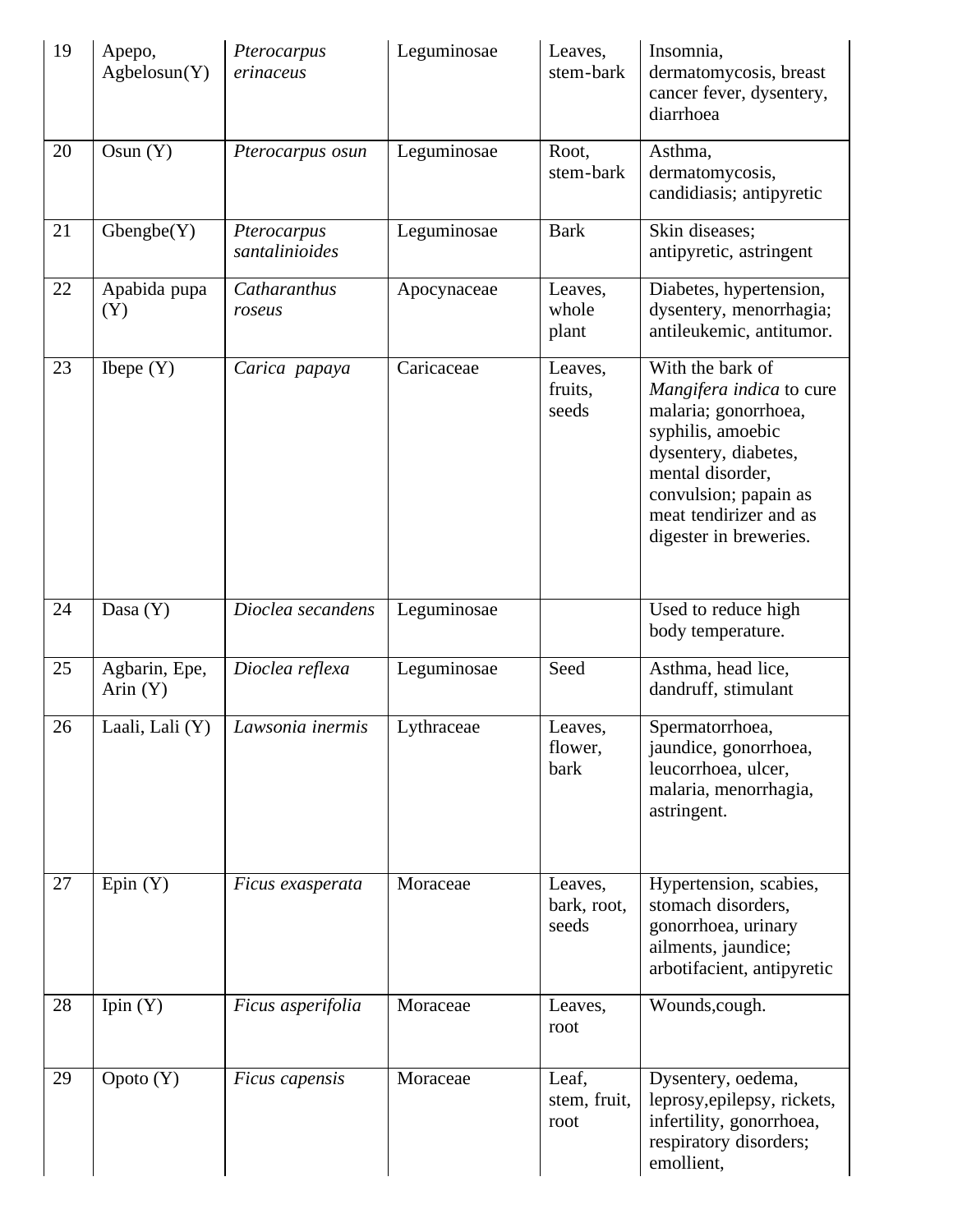|    |                          |                          |               |                                                             | astringent; increases<br>lactation.                                                                                                               |
|----|--------------------------|--------------------------|---------------|-------------------------------------------------------------|---------------------------------------------------------------------------------------------------------------------------------------------------|
| 30 | Asoro $(Y)$              | Ficus elegans            | Moraceae      | Leaves                                                      | Diarrhoea, piles,<br>stomachache,<br>constipation, craw-craw                                                                                      |
| 31 | Odan-afomo               | Ficus mucuso             | Moraceae      | Bark of<br>stem                                             | Insomnia                                                                                                                                          |
| 32 | $Odan - abaa(Y)$         | Ficus thoningii          | Moraceae      | <b>Bark</b>                                                 | Wounds, fever,<br>dysentery                                                                                                                       |
| 33 | Ogunro $(Y)$             | Ficus vallis-<br>choudae | Moraceae      | Leaves,<br>stem, latex                                      | Jaundice, gastro-<br>intestinal disorders, skin<br>diseases; antihelmintic,<br>astringent.                                                        |
| 34 | Ewuro $(Y)$              | Vernonia<br>amygdalina   | Asteraceae    | Leaves,<br>stem, root                                       | Measles, stomachache,<br>ringworm, toothache,<br>gingivitis, pneumonia,<br>malaria, diabetes.                                                     |
| 35 | Eyin-olobe               | Phyllanthus<br>amarus    | Euphorbiaceae | Whole<br>plant                                              | Fever, ringworm,<br>gonorrhoea, diabetes.                                                                                                         |
| 36 | Werepe $(Y)$             | Mucuna sloanei           | Leguminosae   | Seeds,<br>root                                              | Haemorrhoids, skin<br>diseases; diuretic                                                                                                          |
| 37 | Ewe-ina,<br>Yerepe $(Y)$ | Mucuna pruriens          | Leguminosae   | Hairs on<br>the pod                                         | Intestinal worms, genito-<br>urinary problems                                                                                                     |
| 38 | Ahun $(Y)$               | Alstonia congensis       | Apocynaceae   | <b>Bark</b>                                                 | Malaria, toothache;<br>astringent                                                                                                                 |
| 39 | Mangoro $(Y)$            | Mangifera indica         | Anacardiaceae | Leaves,<br>stem-bark,<br>root                               | Malaria, diarrhoea,<br>diabetes, hypertension,<br>haemorrage, insomnia,<br>insanity, asthma, cough;<br>astringent, antihelmintic,<br>emmenagogue. |
| 40 | Egbesi $(Y)$             | Nauclea latifolia        | Rubiaceae     | Inner bark,<br>stem, sap,<br>roots,<br>fruits,<br>root-bark | Cough, febrile condition,<br>thrush, jaundice, pile,<br>measles, sore, stomach<br>disorders, menstrual<br>disorders; emetic.                      |
| 41 | Poroporo                 | Sorghum bicolor          | Poaceae       | Leaves,                                                     | Malaria, fever, blood                                                                                                                             |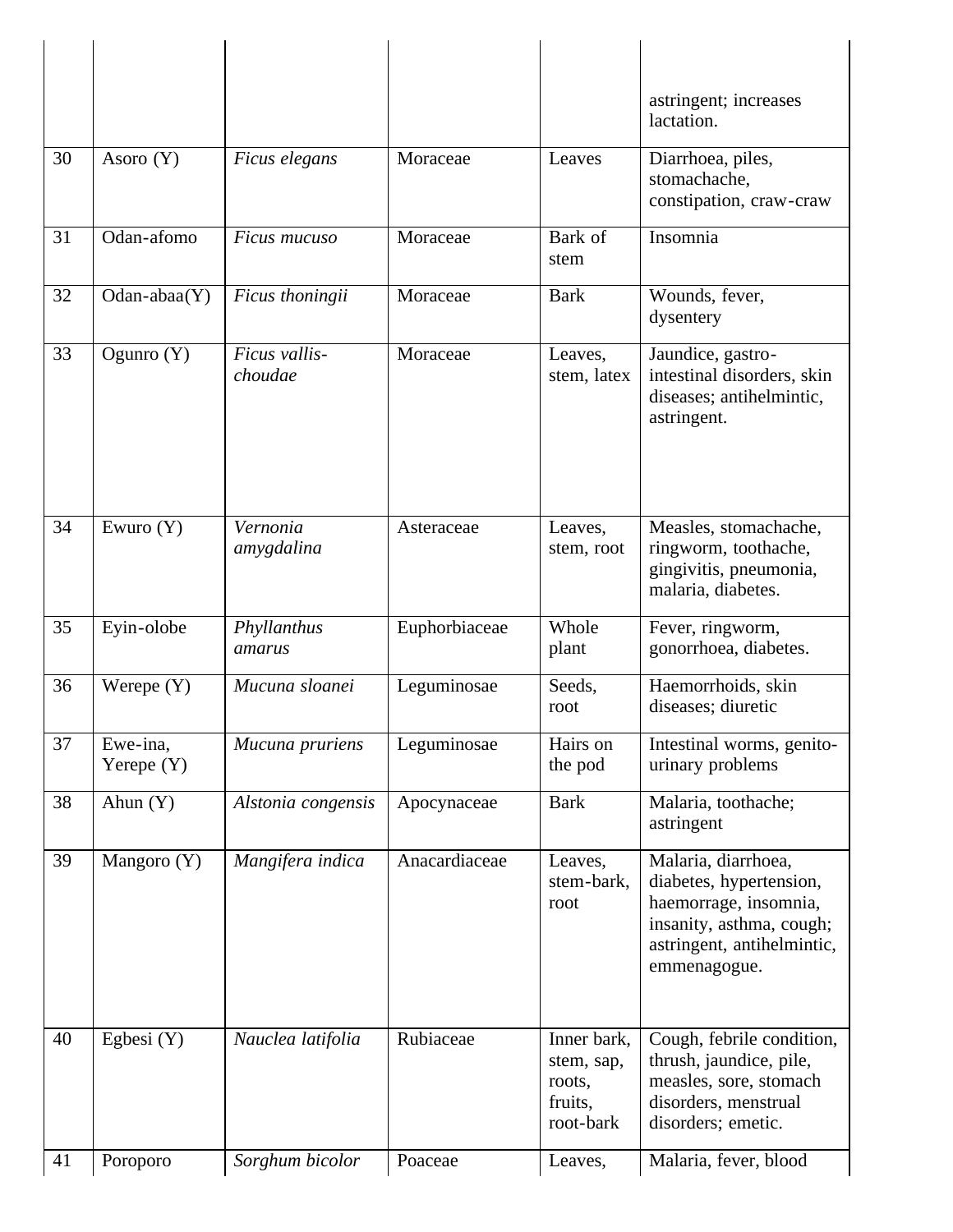|    | okababa (Y)                   |                               |               | whole<br>plant,<br>grains | tonic                                                                                                                                                          |
|----|-------------------------------|-------------------------------|---------------|---------------------------|----------------------------------------------------------------------------------------------------------------------------------------------------------------|
| 42 | Aidantoro (Y)                 | Senna fistula                 | Leguminosae   | Pods,<br>leaves           | Diabetes, liver disorders;<br>purgative, astringent;<br>with Madunmaro $+H_2O$<br>to cure pile.                                                                |
| 43 | Erun obo, Olu-<br>obo(Y)      | Erythophleum<br>suaveolens    | Leguminosae   | Stem-<br>bark,<br>leaves  | Chickenpox, gangrenous<br>sores, snake bites, filarial<br>worms, skin diseases,<br>wounds, HBP;<br>astringent.                                                 |
| 44 | Efirin $(Y)$                  | Ocimum<br>gratissimum         | Labiatae      | Leaves,<br>whole<br>plant | Cough, diarrhoea,<br>convulsion, fever, cold,<br>bronchitis, diabetes, pile,<br>antimicrobial,<br>antibacterial,<br>antihelmintic, insect<br>repellant; colic. |
| 45 | Ugwu $(I)$                    | Telfaria<br>occidentalis      | Cucurbitaceae | Leaves                    | Convulsion, gastro-<br>intestinal disorders,<br>blood tonic, anaemia.                                                                                          |
| 46 | Orin ata (Y)                  | Zanthoxylum<br>xanthoxyloides | Rutaceae      | Bark, root                | Sickle cell anaemia,<br>venereal diseases, cough,<br>tuberculosis, cancers,<br>urinary disorders,<br>arthritis, gonorrhoea                                     |
| 47 | Jiwini, Ewe<br>larapupa $(Y)$ | Acalypha<br>wilkesiana        | Euphorbiaceae | Leaves.<br>twigs          | Skin rashes, flatulence,<br>antimicrobial,<br>constipation.                                                                                                    |
| 48 | Osepotu,<br>Esoketu(Y)        | Sida acuta                    | Malvaceae     | Leaves,<br>roots          | Malaria, ulcer, intestinal<br>worms, analgesic,<br>astringent, antipyretic,<br>boil.                                                                           |
| 49 | $Iso-obo(Y)$                  | Sida cordifolia               | Malvaceae     | Leaves,<br>root, seeds    | Spermatorrhoea, uro-<br>genital disorders,<br>gonorrhoea, piles,<br>rheumatism, hay fever,<br>asthma.                                                          |
| 50 | Eesinle $(Y)$                 | Sida pilosa                   | Malvaceae     | Leaves                    | Diarrhoea, cuts, wounds                                                                                                                                        |
| 51 | Iseketu pupa                  | Sida rhombifolia              | Malvaceae     | Leaves                    | Diarrhoea, wound;                                                                                                                                              |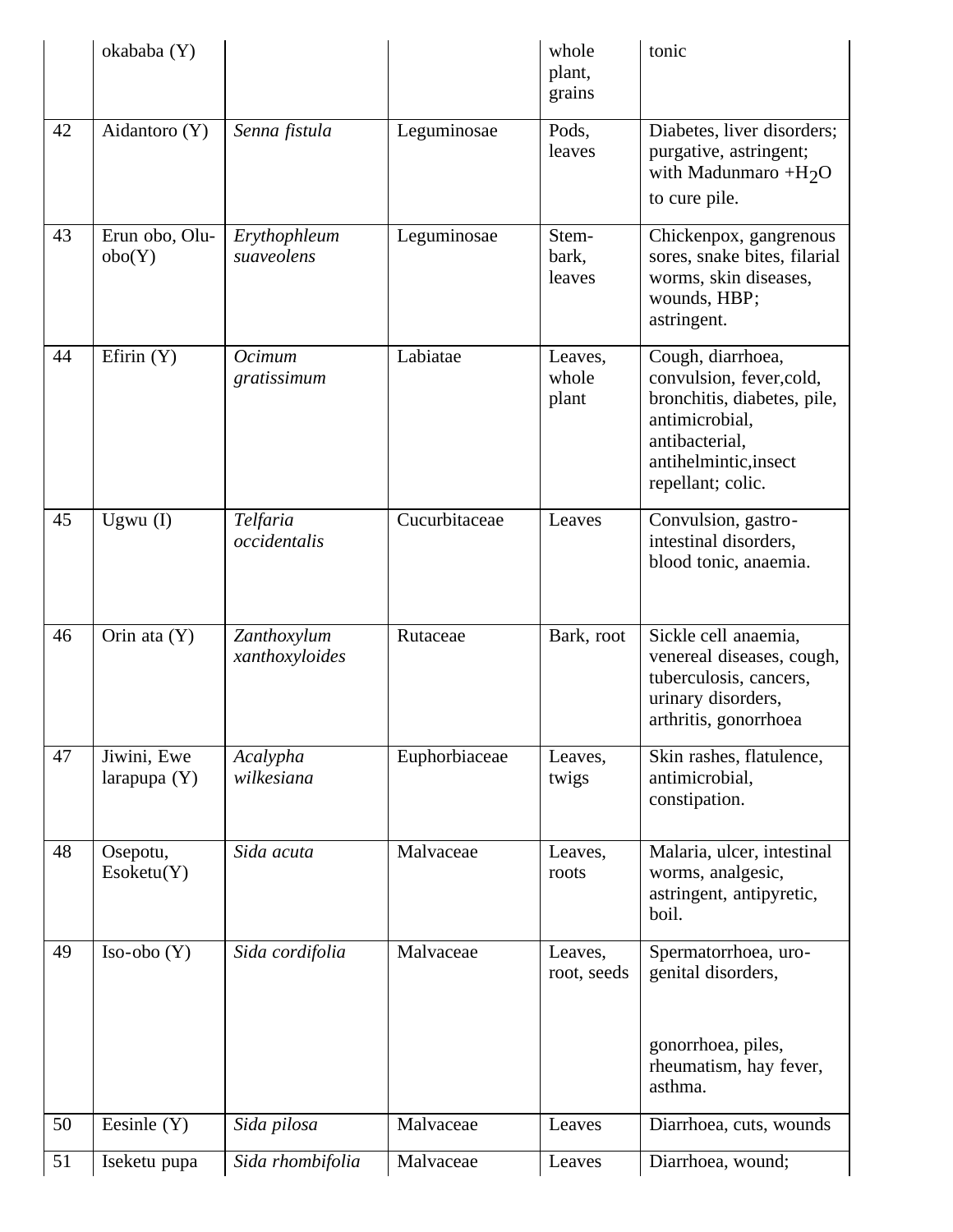|    |                                           |                                |             |                                       | emollient                                                                                                                           |
|----|-------------------------------------------|--------------------------------|-------------|---------------------------------------|-------------------------------------------------------------------------------------------------------------------------------------|
| 52 | Ewe moi-moi<br>(Y)                        | Thaumatococcus<br>danielli     | Marantaceae | Fruits                                | Diabetes; emetic                                                                                                                    |
| 53 | Dongoyaro(H)                              | Azadirachta indica             | Meliaceae   | Leaves,<br>stem-bark,<br>fruits       | Malaria, jaundice,<br>syphilis, eczema,<br>ringworm, sorethroat,<br>emethic, laxative.                                              |
| 54 | Ahon-erin (Y)                             | Aloe vera                      | Liliaceae   | Leaf juice                            | Purgative, guineaworm,<br>skin diseases, wounds,<br>diabetes, amenorrhoea,<br>immunity.                                             |
| 55 | Eti-erin, Ida-<br>egun, Ida-<br>orisa (Y) | Aloe barteri                   | Liliaceae   | Leaves                                | Ringworm,<br>amenorrhoea, cough,<br>skin infection, pile;<br>astringent, aphrodisiac,<br>antihelmintic.                             |
| 56 | Orogbo (Y)                                | Garcinia cola                  | Guttiferae  | Seeds,<br>root, stem-<br>bark, fruits | Dysentery, bronchitis,<br>cough, fever, toothache,<br>throat and respiratory<br>ailments, liver disorders,<br>headache, anticancer. |
| 57 | Imi-esu $(Y)$                             | Ageratum<br>conyzoides         | Asteraceae  | Whole<br>plant,<br>leaves,<br>roots.  | Wounds, ulcer, craw-<br>craw, digestive<br>disturbance, diarrhoea,<br>skin diseases,<br>gonorrhoea, eye wash;<br>emetic.            |
| 58 | Ila(Y)                                    | Abelmoschus<br>esculentus      | Malvaceae   | Fruit,<br>seeds                       | Fevers, gonorrhoea,<br>dysentery, catarrhal<br>infections; emollient,<br>antispasmodic, tonic                                       |
| 59 | Oju-ologbo<br>(Y)                         | Abrus precatorius              | Leguminosae | Root,<br>leaves,<br>seeds.            | Cold, cough, convulsion,<br>rheumatism.<br>conjuctivitis,<br>contraceptive,<br>aphrodisiac, ulcer,<br>anaemia                       |
| 60 | Furu $(Y)$                                | <b>Abutilon</b><br>mauritianum | Malvaceae   | Leaves,<br>root                       | Diarrhoea, gonorrhoea,<br>cough, pile; antipyretic                                                                                  |
| 61 | Ihun, Ewon<br>adele                       | Acacia<br>ataxacantha          | Mimosaceae  | Young<br>leaves                       | Dysentery, backache                                                                                                                 |
| 62 | Baani, Booni<br>(Y)                       | Acacia nilotica                | Mimosaceae  | Fruits,<br>bark,                      | Skin diseases, fungal<br>infections, insomnia;                                                                                      |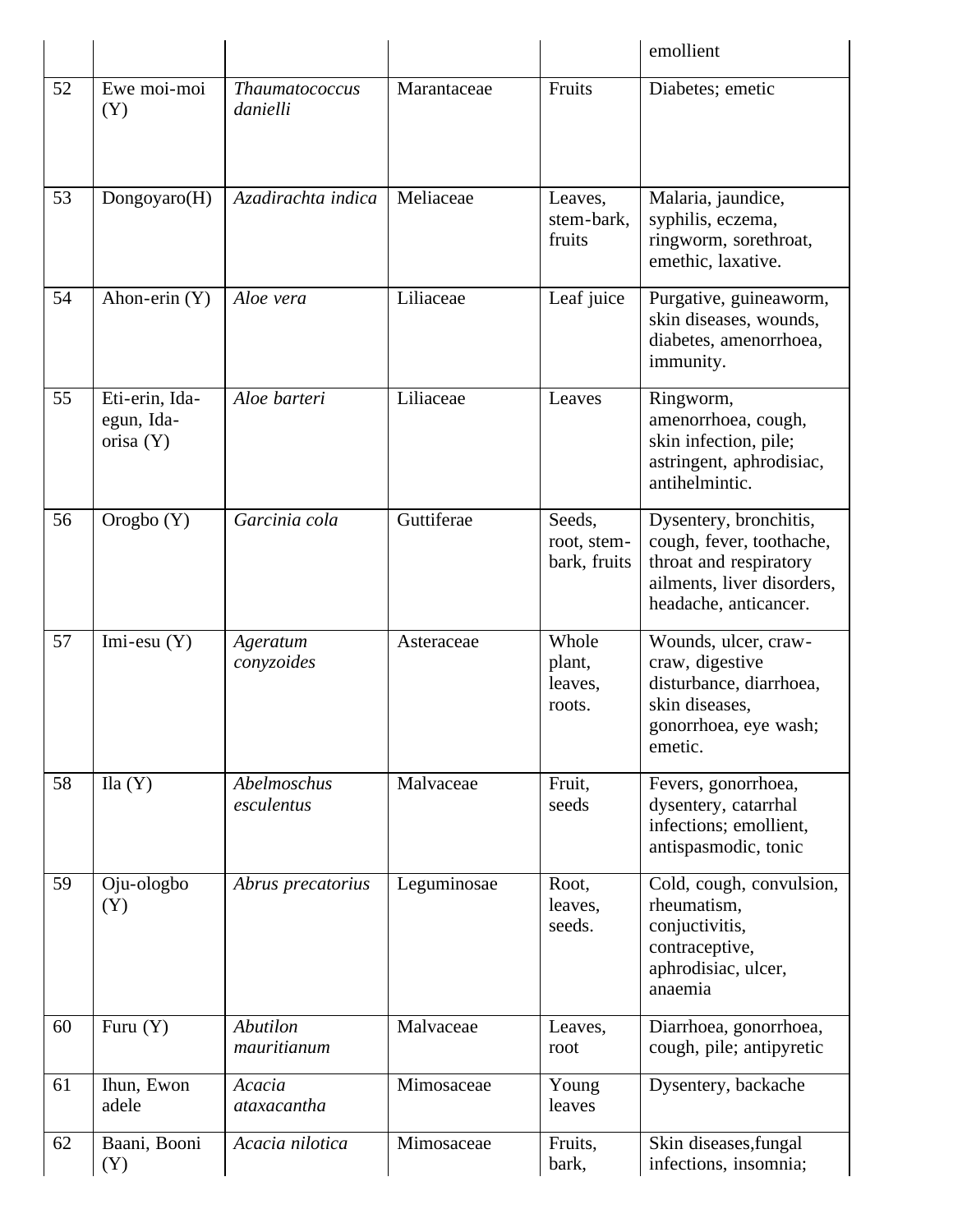|    |                             |                             |               | exudate                             | emollient.                                                                                                                  |
|----|-----------------------------|-----------------------------|---------------|-------------------------------------|-----------------------------------------------------------------------------------------------------------------------------|
| 63 | Dagunro (Y)                 | Acanthospermum<br>hispidum  | Asteraceae    | Leaves,<br>whole<br>plant           | Yellow fever,<br>tuberculosis, cough,<br>rheumatism, migraine;<br>purgative.                                                |
| 64 | Ahon-ekun,<br>Irunmu arugbo | <b>Acanthus</b><br>montanus | Acanthaceae   | Stem-<br>twig,<br>leaves,<br>roots. | Syphilis, cough, urethral<br>discharge, boils,<br>anaemia; purgative,<br>emetic, antihelmintic.                             |
| 65 | Ose(Y)                      | Adansonia digitata          | Bombacaceae   | Leaves,<br>fruit pulp,<br>bark.     | Malaria, asthma,<br>diarrhoea, kidney and<br>bladder diseases, caries,<br>antimicrobial,<br>prophylactic, skin<br>diseases. |
| 66 | Efun-ile $(Y)$              | Aerva lanata                | Amaranthaceae | Whole<br>plants                     | Ulcer, wounds, snake<br>bite, kidney and bladder<br>stones sore; diuretic,<br>purgative, antihelmintic.                     |
| 67 | Atare $(Y)$                 | Aframomum<br>melegueta      | Zingiberaceae | Leaves,<br>seeds                    | Stimulant, smallpox,<br>chickenpox, wounds,<br>cough, anaemia,<br>rheumatism, measles,<br>malaria, toothache.               |
| 68 | Agbari etu (Y)              | Alafia barteri              | Apocynaceae   | Roots,<br>leaves                    | Sickle cell anaemia,<br>rheumatic pains,<br>toothache, eye<br>infections.                                                   |
| 69 | Alubosa elewe<br>(Y)        | Allium<br>ascalonicum       | Liliaceae     | Leaves,<br>bulb                     | Convulsion, dysentery.                                                                                                      |
| 70 | Ipa $(Y)$                   | Alchornea<br>cordifolia     | Euphorbiaceae | Leaves,<br>stem-bark,<br>twig.      | Fever, rheumatism,<br>antimicrobial, diuretic,<br>purgative, toothache,<br>cough, gonorrhoea.                               |
| 71 | Eko-omode<br>(Y)            | Caesalpinia<br>pulcherima   | Leguminosae   | Bark,<br>leaves,<br>seeds           | Purgative, emollient,<br>abortifacient,<br>emmenagogue.                                                                     |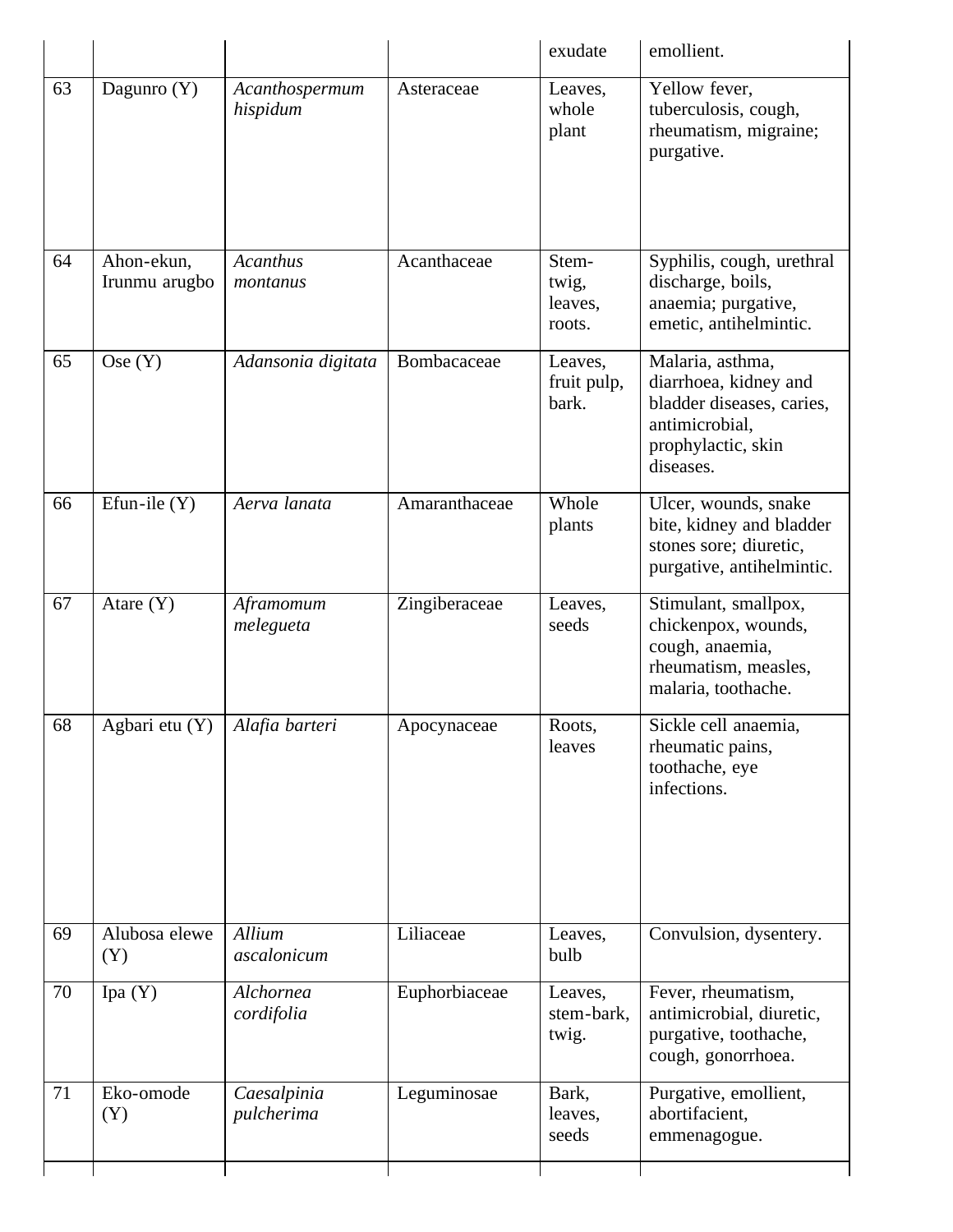| 72 | Apa-igbo $(Y)$       | Afzelia africana                                              | Leguminosae   | Root,<br>leaves,<br>stem bark,<br>seeds | Gonorrhoea, stomach<br>disorders, hernia,<br>lumbago, febrifuge,<br>antiemetic.                                                                         |
|----|----------------------|---------------------------------------------------------------|---------------|-----------------------------------------|---------------------------------------------------------------------------------------------------------------------------------------------------------|
| 73 | Reku-reku (Y)        | Alternanthera<br>sessilis                                     | Amaranthaceae | Whole<br>plant,<br>leaves               | Astringent, antibacterial,<br>boil, headache, snake<br>bite antidote.                                                                                   |
| 74 | Kasu (Y)             | Anacardium<br>occidentale                                     | Anacardiaceae | Bark, leaf,<br>fruit                    | Malaria, elephantiasis,<br>leprosy, ringworms,<br>scurvy, diabetes, warts,<br>typhoid fever, caries;<br>antihelmintic                                   |
| 75 | Sapo, Shapo<br>(Y)   | Anthocleista<br>djalonensis<br>Anthocleista<br>liebrechtsiana | Leguminosae   | Bark,<br>leaves                         | Skin diseases-rashes<br>and eczema, diabetes,<br>impotence, abdominal<br>pain; antipyretic,<br>purgative<br>Skin infection;<br>purgative, antimicrobial |
| 76 | Epa(Y)               | Arachis hypogea                                               | Leguminosae   | <b>Nuts</b>                             | Antimicrobial, insomnia.                                                                                                                                |
| 77 | Oparun (Y)           | Bambusa vulgaris                                              | Poaceae       | Leaves,<br>young<br>shoot               | Gonorrhoea,<br>abortifacient,<br>antihelmintic,<br>emmenagogue.                                                                                         |
| 78 | Osun, Irosun<br>(Y)  | Baphia nitida                                                 | Papilionaceae | Leaves,<br>bark, root,<br>twig.         | Constipation, skin<br>diseases, venereal<br>diseases, ringworm,<br>enema, flatulence,<br>smallpox.                                                      |
| 79 | Eku, Eso roro<br>(Y) | Allanblackia<br>floribunda                                    | Guttiferae    | Root,<br>leaves,<br>stem-bark,<br>fruit | Malaria, dysentery,<br>toothache,<br>chickenpox, smallpox,<br>measles.                                                                                  |
| 80 | Amuje wewe<br>(Y)    | <b>Brysocarpus</b><br>coccineus                               | Connaraceae   | Root,<br>leaves                         | Jaundice, pile,<br>gonorrhoea, venereal<br>diseases, impotence,<br>antitumor.                                                                           |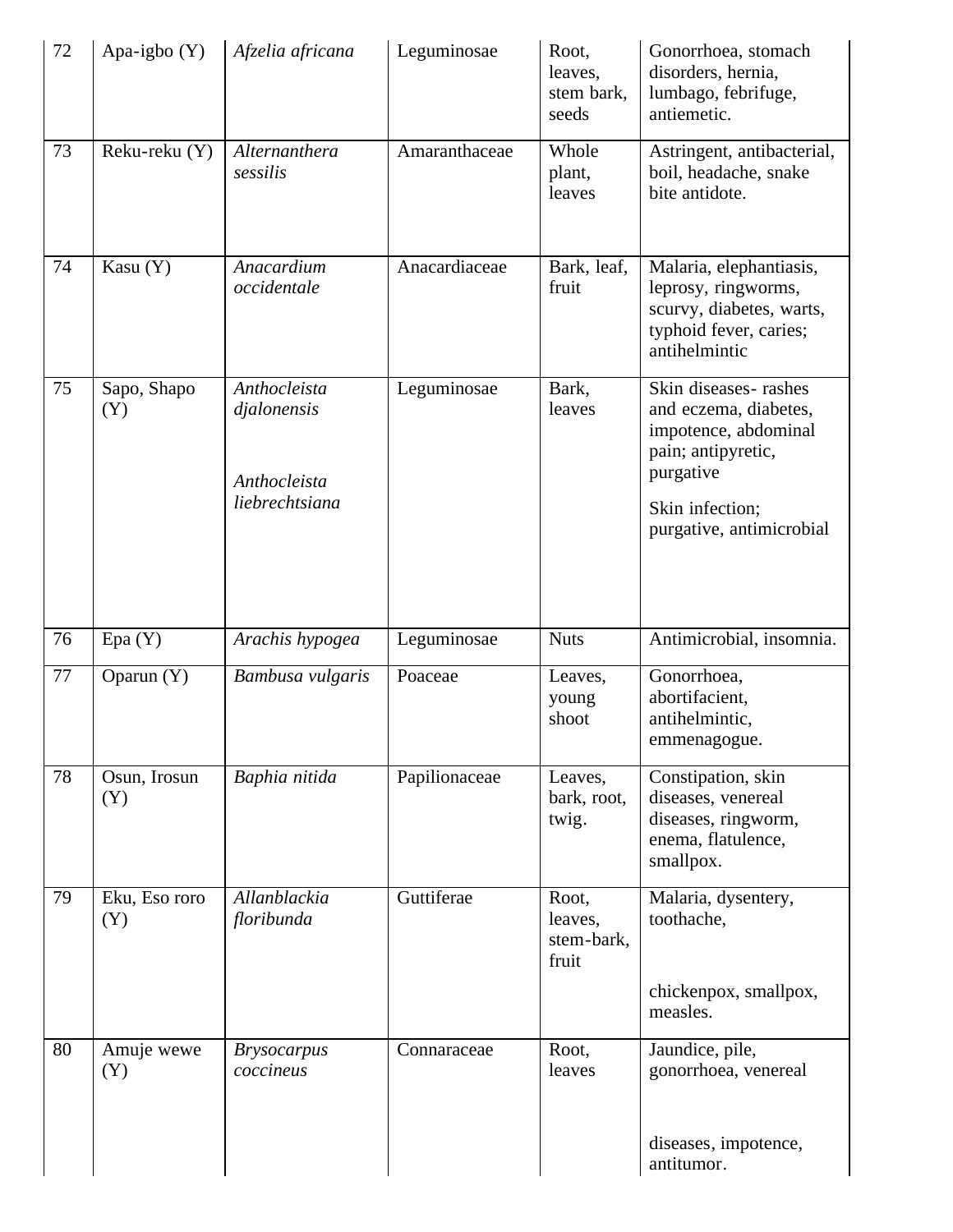| 81 | Ododo-Maria              | Calendula<br>officinalis     | Asteraceae         | Leaves,<br>root                          | Ulcer, astringent                                                                                                                                                     |
|----|--------------------------|------------------------------|--------------------|------------------------------------------|-----------------------------------------------------------------------------------------------------------------------------------------------------------------------|
| 82 | Bomubomu<br>(Y)          | Calotropis procera           | Asclepiadaceae     | Leaves,<br>root, bark,<br>latex          | Diarrhoea, dysentery,<br>elephantiasis, leprosy,<br>chronic eczema,<br>ringworm, cough,<br>diaphoretic, emetic,<br>asthma, abortifacient,<br>convulsion, antipyretic. |
| 83 | Paapo, Origbo<br>(Y)     | Canarium<br>schweinfurthii   | <b>Burseraceae</b> | Bark.                                    | Black tongue, round<br>worm, gonorrhoea,<br>stomach disorder.                                                                                                         |
| 84 | Sese-nla $(Y)$           | Canavalia<br>ensiformis      | Leguminosae        | Seed                                     | Antibiotic, antiseptic                                                                                                                                                |
| 85 | Abo-oganwo<br>(Y)        | Carapa procera               | Meliaceae          | Bark,<br>seed,<br>leaves                 | Purgative, ringworms,<br>boils; carminative,<br>malaria.                                                                                                              |
| 86 | Shaworo (Y)              | Cardiospermum<br>halicacabum | Sapindaceae        | Leaves,<br>root                          | Skin eruption, piles,<br>rheumatism, emetic,<br>syphilitic sores,<br>amenorrhoea.                                                                                     |
| 87 | Ponju-owiwi<br>(Y)       | Celastrus indica             | Celastraceae       | Root,<br>leaves,<br>twigs                | Asthma, malaria;<br>antihelmintic,<br>antimicrobial                                                                                                                   |
| 88 | Araba $(Y)$              | Ceiba petandra               | Bombacaceae        | Flowers.<br>leaves,<br>bark<br>exudates. | Diabetes, asthma,<br>gonorrhoea,<br>menorrhagia; emollient,<br>emetic.                                                                                                |
| 89 | Ewe jokoje<br>(Y)        | Cissampelos<br>owariensis    | Menispermaceae     | Root,<br>whole<br>plant                  | Lung diseases, skin<br>diseases; emmenagogue,<br>antipyretic, diuretic,<br>blood tonic.                                                                               |
| 90 | Akintola,<br>Awolowo (Y) | Chromolaena<br>odorata       | Asteraceae         | Leaves,<br>stem,<br>twigs                | Antimicrobial,<br>dysentery, headache,<br>fever, malaria, toothache,<br>haemostatic, skin<br>diseases.                                                                |
| 91 | Awusa, Asala             | Tetracarpidium               | Euphorbiaceae      | Leaves,                                  | Masticatory, giddiness,                                                                                                                                               |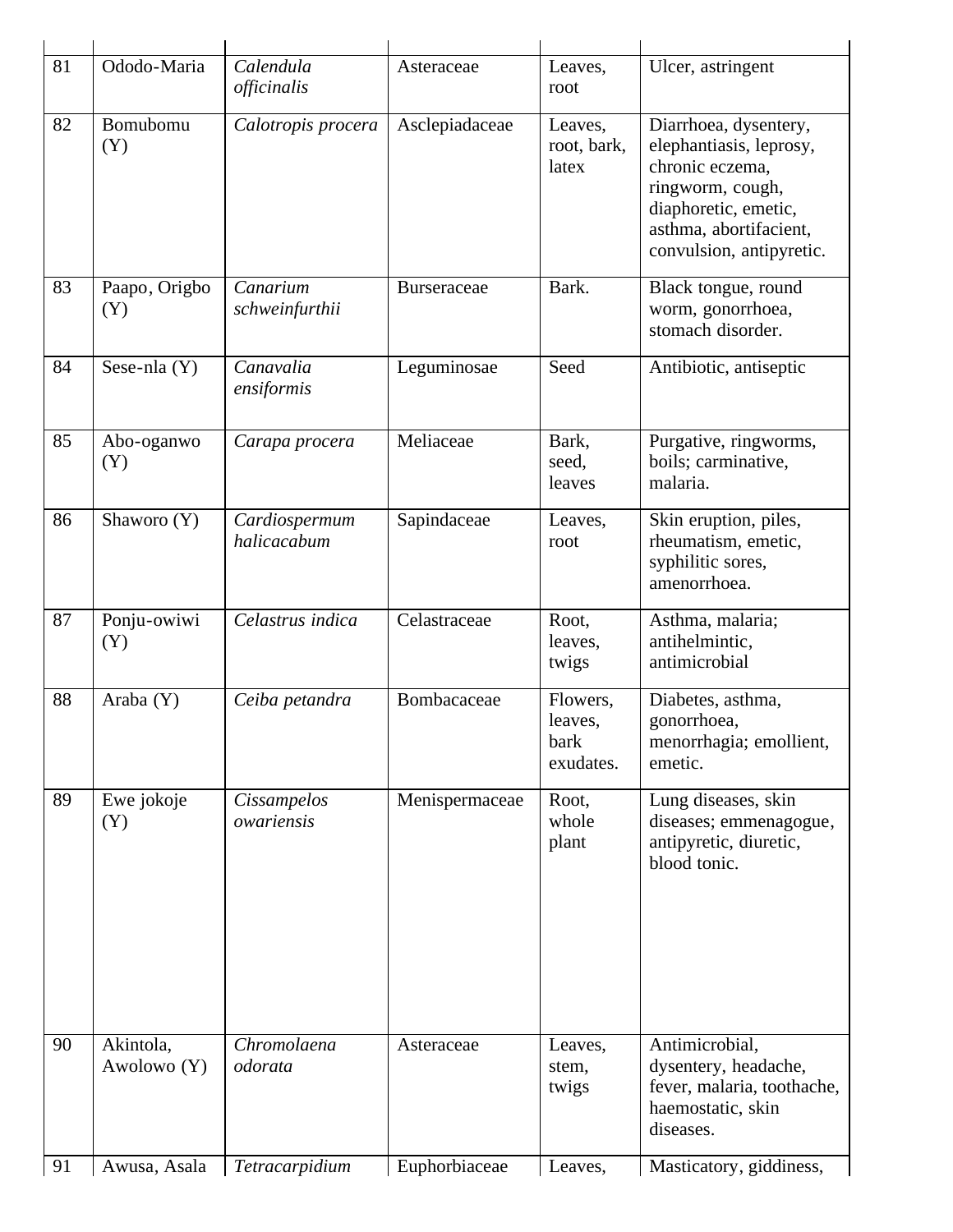|    | (Y)                      | conophorum           |               | fruit, bark.                         | thrush, syphilis,<br>dysentery, toothache,<br>snake bite antidote.                                                                |
|----|--------------------------|----------------------|---------------|--------------------------------------|-----------------------------------------------------------------------------------------------------------------------------------|
| 92 | Eriro-Ijebu<br>(Y)       | Vernonia colorata    | Asteraceae    | Root,<br>leaves                      | Antipyretic,<br>antihelmintic, astringent;<br>skin diseases,<br>gonorrhoea, anaemia,<br>poison antidote.                          |
| 93 | Eeru, Erunje<br>(Y)      | Xylopia aethiopica   | Annonaceae    | Fruit,<br>bark,<br>leaves,<br>seeds. | Stomach ache, cough,<br>neuralgia, mental<br>disorder, amenorrhoea,<br>bronchitis;                                                |
|    |                          |                      |               |                                      | purgative, carminative.                                                                                                           |
| 94 | Igbalode,<br>Muwagun (Y) | Tridax<br>procumbens | Asteraceae    | Whole<br>plant                       | Antipyretic, haemostatic;<br>backache, stomach ache                                                                               |
| 95 | Ewe-epo $(Y)$            | Waltheria indica     | Sterculiaceae | Whole<br>plant, root                 | Cough, fever, external<br>haemorrhage,<br>dysentery, toothache,<br>malaria, eye drop.                                             |
| 96 | Oori-nla (Y)             | Vitex doniana        | Verbenaceae   | Leaves,<br>root, stem-<br>bark.      | Cough, stomach ache,<br>ringworm, fever,<br>inflammatory swelling<br>of joints, rheumatism,<br>bad breath, diarrhoea,<br>catarrh. |
| 97 | Eruju $(Y)$              | Uvaria chamae        | Annonaceae    | Root,<br>leaves                      | Jaundice, yellow fever,<br>sores; febrifuge,<br>purgative.                                                                        |
| 98 | Afomo (Y)                | Viscum album         | Loranthaceae  | Whole<br>plant                       | All purpose herb for<br>cancer, anaemia, HBP,<br>diabetes, stroke, hysteria,<br>amenorrhoea,<br>dysmenorrhoea; emetic.            |
| 99 | Gbongbose,               | Uvaria afzelii       | Annonaceae    | Bark,<br>leaves                      | Infections of liver,<br>kidney and bladder;                                                                                       |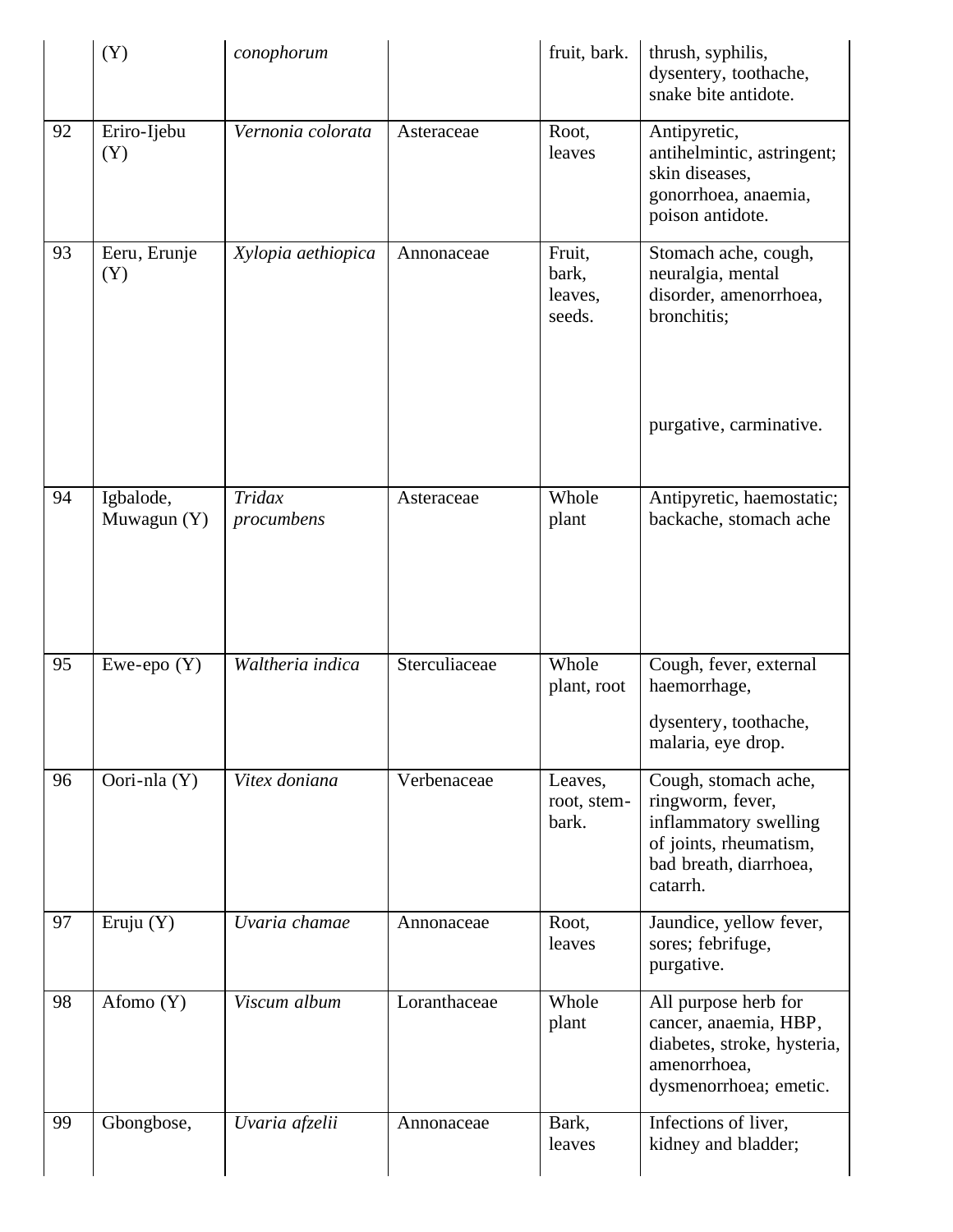|     | Anikan<br>wogba-arun<br>(Y)          |                                 |               |                                              | fever, cough, skin<br>diseases; purgative.                                                                      |
|-----|--------------------------------------|---------------------------------|---------------|----------------------------------------------|-----------------------------------------------------------------------------------------------------------------|
| 100 | Ilasa-agborin,<br>Ilasa-omode<br>(Y) | Urena lobata                    | Malvaceae     | Whole<br>plant<br>leaves                     | Dysentery; emollient,<br>expectorant                                                                            |
| 101 | Alupayida (Y)                        | Uraria picta                    | Leguminosae   | Leaves                                       | Snake bite antidote,<br>repositioning foetus<br>intra-uterine;<br>aphrodisiac.                                  |
| 102 | Ako-dodo (Y)                         | Voacanga africana               | Apocynaceae   | Latex,<br>stem, root<br>bark.                | Fever, toothache, cardiac<br>tonic, sores, carious<br>tooth, hypertension,<br>improves mental<br>alertness.     |
| 103 | Egun arugbo,<br>Ekan-ekun (Y)        | Argemone<br>mexicana            | Papaveraceae  | Whole<br>plant,<br>latex,<br>seed,<br>roots. | Jaundice, gonorrhoea,<br>skin diseases, diuretic,<br>blennorrhoea, abscesses;<br>taeniacide                     |
| 104 | Berefurutu                           | Artocarpus altilis              | Moraceae      | Root,<br>fruit.                              | Fever, astringent,<br>sedative                                                                                  |
| 105 | Etiponla,<br>Olowojeja (Y)           | Boerhaavia diffusa              | Nyctaginaceae | Whole<br>herb.                               | Skin diseases, smallpox,<br>jaundice, gonorrhoea,<br>asthma, cough, yaws,<br>scabies; diuretic,<br>antipyretic. |
| 106 | Irawo ile $(Y)$                      | <b>Borreria</b><br>verticiliata | Rubiaceae     | Leaves,<br>root,<br>whole<br>plant.          | Gonorrhoea, skin<br>diseases, dysentery;<br>antibilharzia, antileprosy,<br>abortifacient, diuretic.             |
| 107 | Osunsun $(Y)$                        | Carpolobia lutea                | Polygalaceae  | Leaves,                                      | Rheumatism toothache;                                                                                           |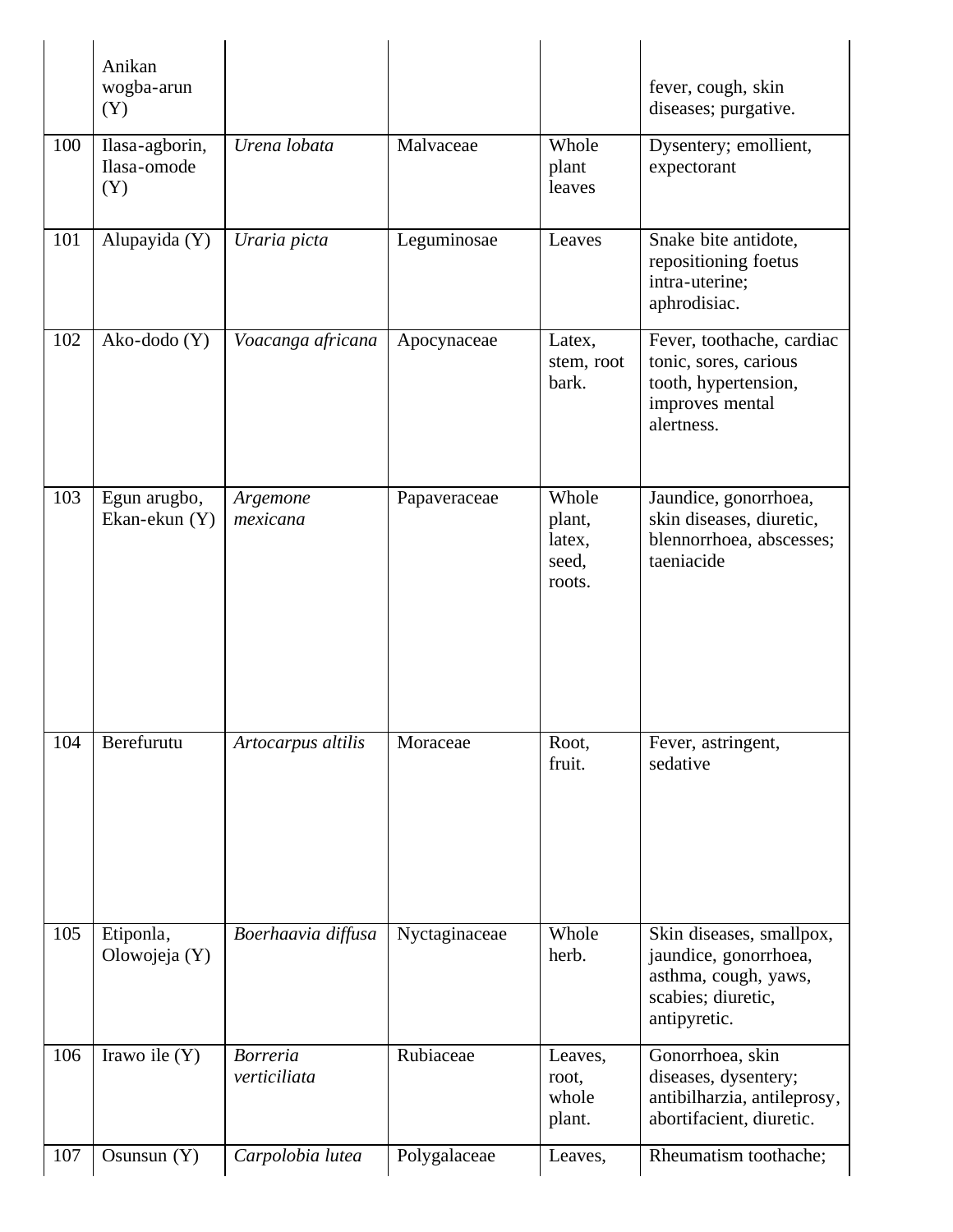|     |                    |                                 |               | bark.                                    | aphrodisiac.                                                                                                                                             |
|-----|--------------------|---------------------------------|---------------|------------------------------------------|----------------------------------------------------------------------------------------------------------------------------------------------------------|
| 108 | Egusi-baara<br>(Y) | <i>Citrullus</i><br>colocynthis | Cucurbitaceae | Seeds,<br>whole<br>plant, root,<br>fruit | Antimicrobial, purgative,<br>antihelmintic,<br>contraceptive; head lice<br>bladder stone                                                                 |
| 109 | Osan(Y)            | Citrus aurantium                | Rutaceae      | Oil, root,<br>juice                      | Cough, sore throat,<br>stomach ache, malaria,<br>typhoid fever;<br>carminative,<br>antihelmintic.                                                        |
| 110 | Yunyun $(Y)$       | Aspilia africana                | Asteraceae    | Leaves,<br>flowers                       | Haemostatic, cleaning<br>sores, corneal opacities,<br>stomach disorders,<br>tuberculosis, nervous<br>disorders, guinea worm,<br>gonorrhoea, skin rashes. |

 $\frac{1}{2}$  language, H = Hausa, I = Igbo. Source: Local markets in Lagos state, TMPs and traditional medicine users in Lagos.

# **DISCUSSION AND RECOMMENDATIONS**

It is apparent that the use of herbal medicine in Lagos State is on the increase. The ubiquitous presence of herb and herbal products marketing both in the conventional and unconventional way of selling drugs as well as the sexes and number of people that are involved in the trade is a confirmation of this assertion. Not only this, year of expertise, standard of living and material achievements pointed to the fact that the trade is lucrative in Lagos. Moreover, patronage and usage of traditional medicine cut across the social strata of Lagosians. Daily health issues of Lagos state dwellers are taken care of by traditional medicine. It is well used in Lagos as an alternative method of health care delivery. It is opted for as a result of its cost effectiveness, easy access and potency. Recipes for the treatment of common ailments which are reported almost on daily basis in Lagos included hypertension, dysentery, low sperm count and weak erection, coated tongue, pile, menstrual disorder, leucorrhoea and fevers; these recipes reported in the study are reproducible. The TMPs remain in the business because of cheap source of raw materials, ease of preparation, overwhelming patronage, government recognition of their practices, drug effectiveness report from users and due to the fact that it is the practitioners' main source of livelihood. However, a more serious government intervention is required to uplift the quality status of the traditional medicine practice in the country. The frantic efforts of Nigeria Natural Medicine Development Agency and Lagos State Traditional Medicine Board should be praised in ensuring safe delivery of medicinal preparation in the country. It was extremely difficult to obtain information from the practitioners; to combat this, the patent rights of TMPs and herb sellers should be protected by government. Conservation of these plants is paramount in order to avoid extinction through education, establishment of medicinal plant farms, sustainable harvesting approaches and setting aside of thick forest in the local communities as special forest.